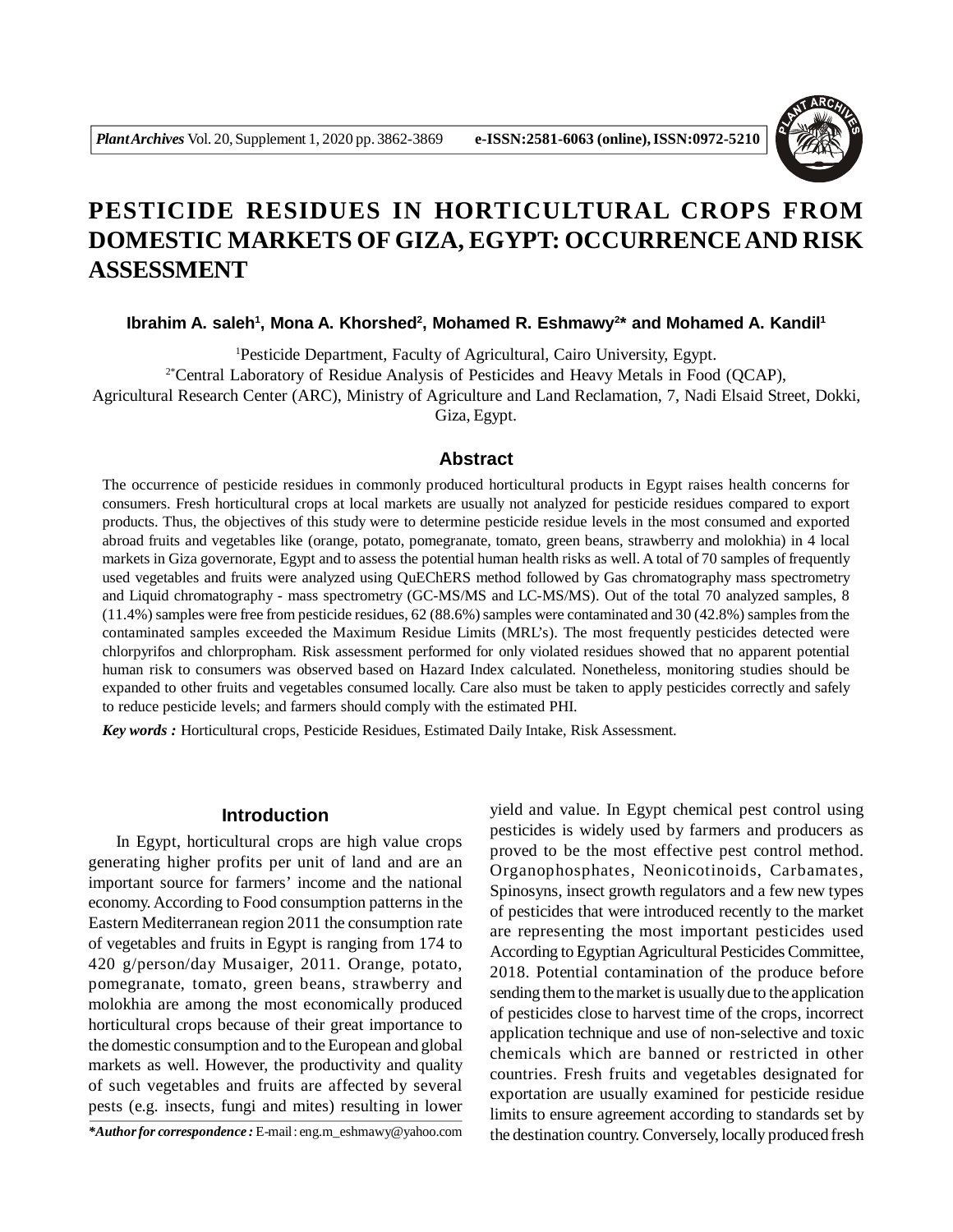fruits and vegetables sold and consumed at the national markets are not mostly subjected to surveillance for pesticide residues. The maximum residue limits (MRL's) expressed as acceptable daily intake  $(ADI)$  in mg.kg<sup>-1</sup> have been established worldwide for legally permitted pesticide residues in or on agricultural products to avoid the health hazard caused by pesticide residues Codex Alimentarius Commission, 2018.

Therefore, the objective of this study was to monitor the residues of used pesticides in certain fresh produce sold at four central domestic markets in Giza Governorate, Egypt as they reach the consumers. Assessing the risk of pesticide residues in the analyzed commodities intended for domestic human consumption will be also estimated based on the average consumption, average adult weight, and pesticide residue data. The results of the monitoring in combination with food consumption data based on GEMS/Food Consumption Cluster Diets 2006 would determine whether the estimated daily intake (EDI) of pesticides detected in fresh produce consumed locally may cause any adverse effects on consumers. Hence, data could be used when designing future control programs and taking preventive or mitigating action to minimize human health risk.

#### **Materials and Methods**

#### **Chemical and Reagents**

Solvent and chemicals described in the standard method CEN 275, 2007 were used. All HPLC grade chemicals such as (99.8%) toluene, (99.9%) acetonitrile, (99.9%) methanol, (97%) n hexane, (98-100%) formic acid, (30%) ammonia solution, and (99.8%) glacial acetic acid were purchased from Sigma-Aldrich (USA). QuEChERS Kits 5982-5650 reagent (1) and 5982-5056 reagent (2) were purchased from Agilent Technologies (USA). Deionized water was produced by a mille Q unit (Mille Pore). A total of 412 pesticide reference standards were purchased from Dr. Ehrenstorfer (Augsburg, Germany) with purities > 95% including 75 GC- pesticides, 199 LC- pesticides and 138 common pesticides analyzed by the both techniques. Injection standard solution of 0.1  $Qg/ml$  Aldrin in a mixture of n-hexane: acetone (9 : 1 v/v) was used for GC-MS/MS injection.

# **Sampling**

For monitoring of pesticide residues, a total of 70 samples (20 fruits sample of orange and pomegranate) and (50 vegetables sample of potato, tomato, green beans, strawberry and molokhia) were purchased during 2017- 2018 from 4 different main local markets located in Giza Governorate, Egypt. Each representative vegetable or fruit sample was a composite of 10 subsamples of the

same commodity collected from each market at the same time through random sampling. All the samples (2 kg each) were placed in paper bags, labeled, and transported to the laboratory for analysis.

Each sample was chopped and grinded according to the generally recommended method Codex Alimentarius Commission, 1993 and stored at -200 °C until further analysis.

#### **Sample Extraction and Clean-Up**

Pesticides were extracted from samples using QuEChERS method as described by Anastassiades *et al.,* 2003. Ten grams of each sample were weighed in a 50 ml polypropylene (PP) tube, and 10 ml of acetonitrile was added and then shaken vigorously for one minute. After the addition of 4g of magnesium sulfate, 1g of sodium chloride and buffering citrate salts (pH 5 to 5.5), the mixture was shaken vigorously and centrifuged at 4000 rpm for 5 minutes for phase separation. An aliquot of the organic phase was injected into LC-MS/MS directly for analysis.

Another aliquot of the organic phase was cleanedup by dispersive solid phase extraction (DSPE) employing bulk sorbents as well as magnesium sulfate to remove water residue. Following cleanup with primary secondary amine sorbent (PSA), sample extracts were evaporated and redissolved in injection standard for GC-MS/MS analysis. Quantification was performed using aldrin as an internal standard, which was added directly before injection in GC-MS/MS system.

The method validated 412 compounds using LC-MS/ MS and GC-MS/MS. The detection and confirmation of pesticide residues in the samples were made using GC-MS/MS and LC-MS/MS.

#### **Instrumentation**

GC-MS/MS: Agilent Gas Chromatograph 7980A equipped with tandem mass spectrometer 7000B Quadrupole, EI source was used to perform analysis by using HP-5MS 5% phenyl methyl siloxane capillary column (30 m length x  $0.25$  mm id x  $0.25$  Om film thickness). The GC oven temperature was programmed to initially held at 70°C for 2 min then increased to 150°C at 25°C/min (held for 0 min), and raised to 200°C at the rate of 3°C/min (held for 0 min), then went up from 200 to 280°C at 8°C/min (held for 10 min). This resulted in a total run time of 42 min and complete separation of all the analysts.

LC-MS/MS: Agilent 1200 series liquid chromatography system equipped with Applied Biosystems (API 5500 Q trape & API 4000 Q trape) tandem mass spectrometers with electrospray ionisation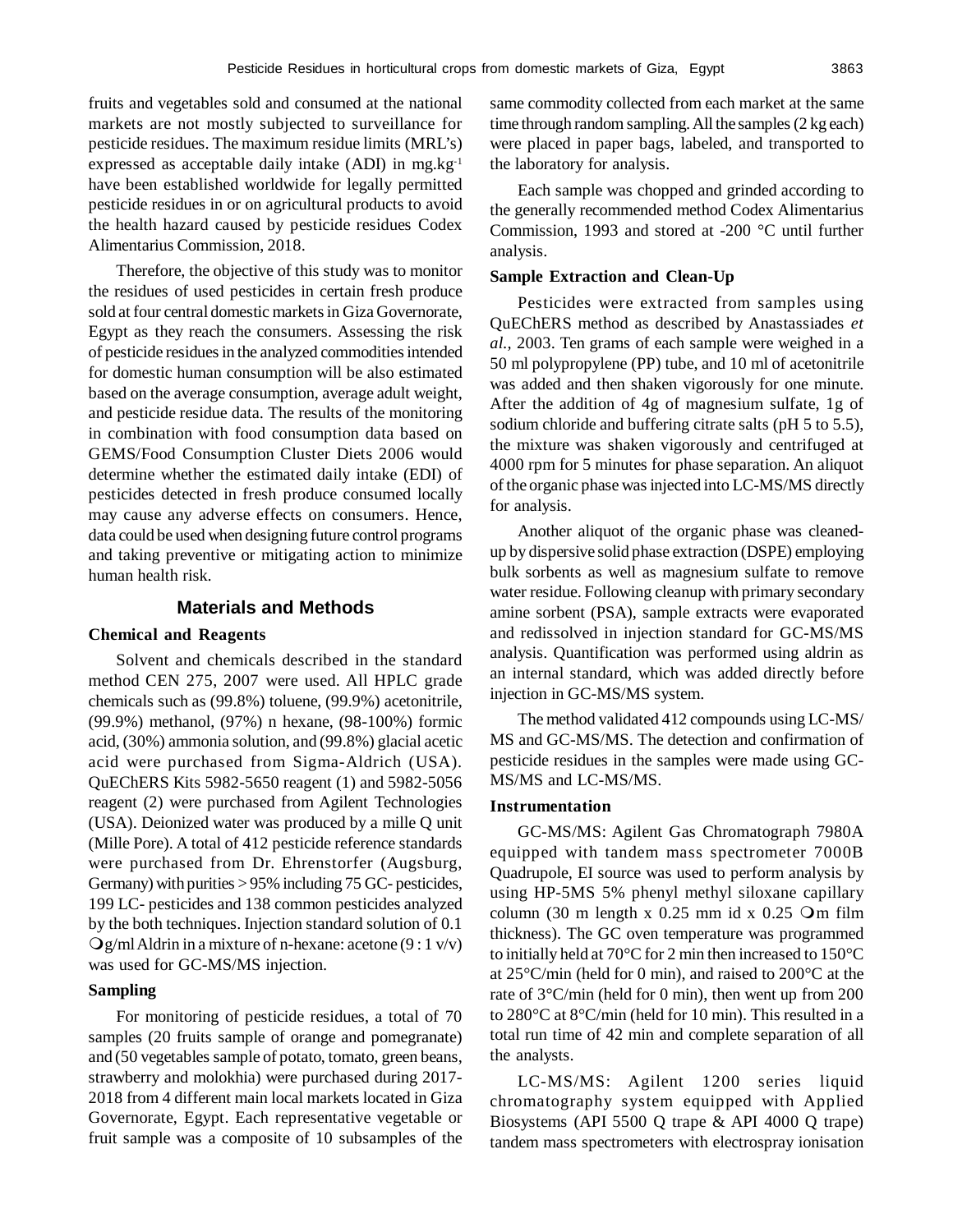(ESI) interface. Separation was performed on a C18 column ZORBAX Eclipse XDB-C 18 4.6 x 150 mm, 5 Om particle size. The injection volume was 25 Ol. A mobile phase was at 0.3 ml/min flow rate, in which one reservoir contained 10 mM ammonium formate solution in MeOH:H2O (1:9 v/v). The ESI source was used in the positive ion mode, and Nitrogen was used as nebulizer gas, curtain gas, heater gas and collision gas according to manufacturer's settings; source temperature was 300°C, ion spray potential 5500 V, decluster potential and collision energy were optimized using a Harvard apparatus syringe pump. The Multiple Reaction Monitoring Mode (MRM) was used in which one MRM was used for quantification and the other was used for confirmation.

#### **Quality Control**

All analytical methods and instruments were carefully validated as a part of the laboratory quality assurance system and the validation was audited and accredited by the Center of Metrology and Accreditation Finnish Accreditation Service (FINAS) ISO/IEC Guide 17025.

The reproducibility expressed as relative standard deviation was less than 25%. The limit of quantification started at  $0.01$  mg  $kg^{-1}$  and depended on the pesticide type and detection module. The measurement uncertainty expressed as expanded uncertainty in terms of relative standard deviation (at 95 % confidence level) was lower than the default value set by the EU  $(\pm 50 \%)$ .

Every analysis has a calibration curve to measure the concentration. The average recovery percentages of these pesticides at different commodities were recorded on control charts and they varied from 70 % to 120%.

The matrix effect is overridden by injecting standard matrix for each commodity before the samples analysis to test the matrix effect on instruments signal.

Repeated analysis of old samples was regularly carried out to control reproducibility. Analysis of certified reference material (CRM) was performed as internal quality control and proficiency test (PT) performed as external quality control.

#### **Risk Assessment**

Based on monitoring results of the detected pesticide residues, an exposure evaluation was conducted to determine the degree of risk by the pesticide residues detected in various samples. The risk assessment is calculated by comparing the established acceptable daily intake (ADI) with the estimated acceptable daily intake (EDI) that depends on the concentration of pesticide residues and food consumption. The risk assessment was determined only for pesticide residues exceeding MRL. The EDI (mg  $kg^{-1}$  bw<sup>-1</sup> day) for each violated pesticide residue was calculated by multiplying the mean concentration of pesticide residues (mg  $kg<sup>-1</sup>$ ), by food consumption and divided by body weight (kg day<sup>-1</sup>) for each commodity, assuming an average adult's body weight is 60 kg. The estimated acceptable daily intake was based on WHO/Global Environment Monitoring System-food GEMS/FOODS, 2006.

# $EADI = \sum \frac{1 \text{ codenematics concentration}}{Body weight}$  $\Sigma$  Food chemical concentration  $\times$  Food consumption

All maximum residues limits (MRL's) and established acceptable daily intake (ADI) value were from EU Pesticides Database. The food consumption figures used were based on the data issued by The GEMS/Food Consumption Cluster Diets 2006. The long term risk assessment of pesticide residues was performed by calculating EDI as a % of ADI, by dividing the estimated daily intake with the relevant acceptable daily intake (ADI) according to the European Food Safety Authority EFSA, 2007 and El- Sawi *et al.,* 2012. When EDI as a % of ADI is  $< 100\%$ ; this indicates that food is safe and considered accepted, while when EDI as a % of ADI is % (HI) is  $> 100\%$ ; this indicates that food is considered as a risk to the consumers.

#### **Results and Discussion**

In this study, the level of pesticide residues in 70 vegetable and fruit samples was determined. Pesticide residues were not detected in 8 samples (11.4%), while 62 samples (88.6%) contained detectable amounts of pesticide residues. A total of 30 samples (42.9 %) out of 62 contained pesticide residue above the MRLs, whereas 32 samples (45.7 %) contained pesticide residue at or below the MRLs (Table 1).

The most contaminated commodities were oranges,

**Table 1:** Samples number and there percentages of pesticide residue levels (%).

|                                                          |    | Number Residues | Samples   Without   With Residue   With Residue  <br>< MRL | > MRL |  |  |  |
|----------------------------------------------------------|----|-----------------|------------------------------------------------------------|-------|--|--|--|
| No.                                                      | 70 |                 | 32                                                         | 30    |  |  |  |
| Percentage $100\%$                                       |    | 11.4%           | 45.7%                                                      | 42.9% |  |  |  |
| $MDI$ $M_{\text{min}}$ $D_{\text{min}}$ $I_{\text{max}}$ |    |                 |                                                            |       |  |  |  |

MRL= Maximum Residue Limits.

tomatoes, green beans, strawberries and molokhia with percentage of 100 %. While the highest concentration of pesticide residues that exceeded MRL was detected in tomato 60 % followed by molokhia 50 % then orange and green beans both 40 %. while the lowest contaminated commodity was potato as 60 % of the analyzed samples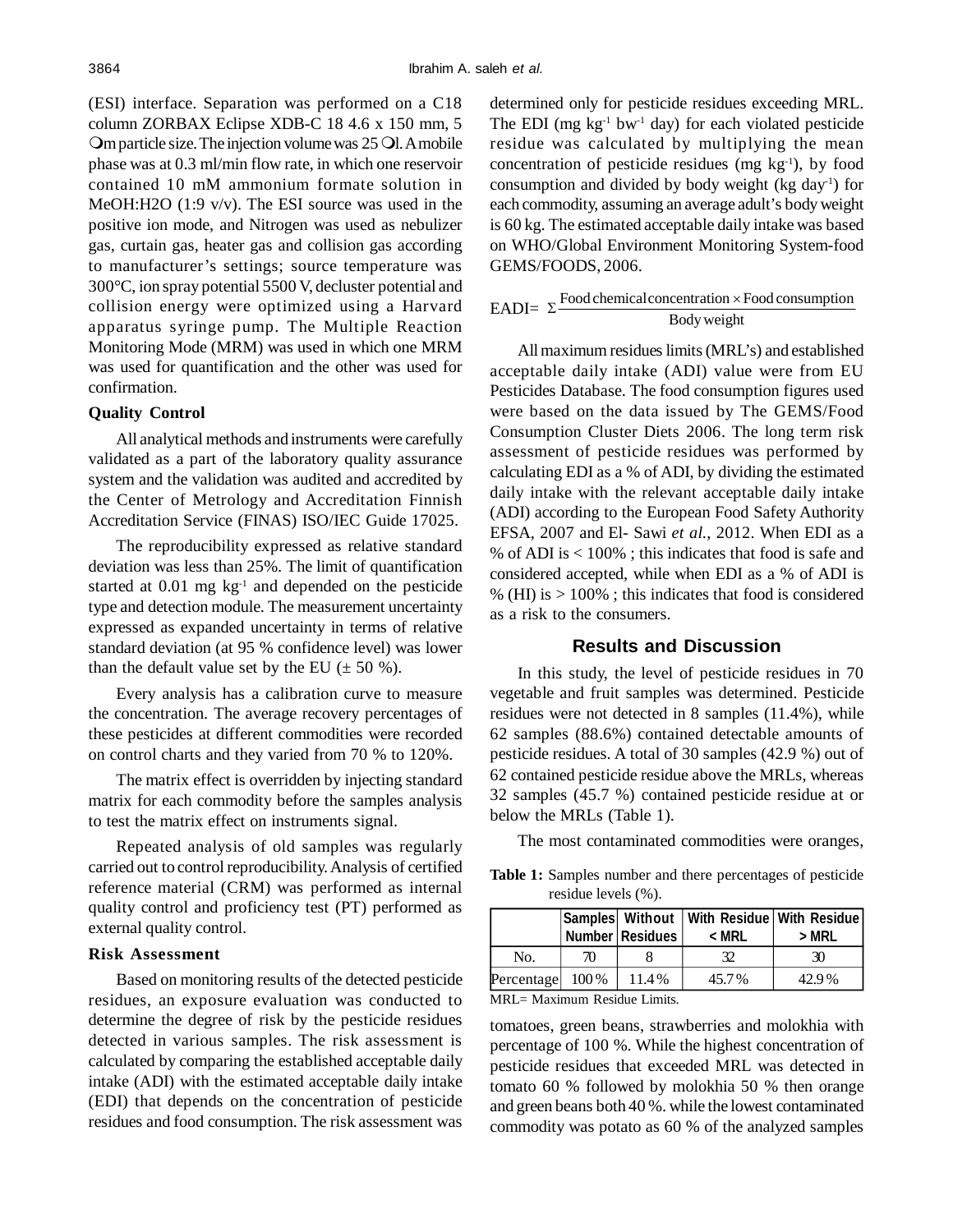Table 2: Pesticide residues levels found in selected commodities, frequencies, there MRLs showed no detectable residues. and number of Violated samples.

| <b>Commodity</b> | <b>Residue</b>      | Freq             | Min       | <b>Max</b> | <b>MRL'sppm</b>  | <b>Above</b><br><b>MRL</b> |
|------------------|---------------------|------------------|-----------|------------|------------------|----------------------------|
| Orange           | Chlorpyrifos        | 6                | 0.01      | 0.05       | 0.3              |                            |
|                  | Cyfluthrin          | 1                | 0.01      | 0.01       | 0.02             | ÷,                         |
|                  | Dimethoate          | 3                | $Q$ O $Q$ | 0.07       | 0.01             | 2                          |
|                  | Ortho-Phenyl Phenol | 3                | 0.01      | 0.94       | 10 <sup>10</sup> |                            |
|                  | Carbendazim         | $\overline{2}$   | 0.02      | 0.03       | 0.2              |                            |
|                  | Omethoate           | $\overline{c}$   | 0.04      | 0.04       | 0.01             | 2                          |
|                  | Thiabendazole       | $\overline{c}$   | 0.01      | 0.15       | $\overline{7}$   |                            |
|                  | Malathion           | $\mathbf{1}$     | 0.01      | 0.01       | $\overline{c}$   |                            |
|                  | Lambda-Cyhalothrin  | 8                | $Q$ O $Q$ | 0.08       | 0.2              |                            |
|                  | Diazinon            | $\mathbf{1}$     | 0.04      | 0.04       | 0.01             | $\mathbf{1}$               |
|                  | Cypermethrin        | $\overline{c}$   | 0.01      | 0.01       | 2                |                            |
|                  | Imazalil            | 6                | 0.01      | 1.18       | $\overline{5}$   | ÷,                         |
| <b>Potato</b>    | Gamma-HCH           | $\mathbf{1}$     | 0.22      | 0.22       | 0.01             | $\mathbf{1}$               |
|                  | Total DDT's         | $\mathbf{1}$     | 0.1       | 0.1        | 0.05             | $\mathbf{1}$               |
|                  | alpha-HCH           | 1                | 0.39      | 0.39       | 0.01             | 1                          |
|                  | beta-HCH            | $\mathbf{1}$     | 0.14      | 0.14       | 0.01             | $\mathbf{1}$               |
|                  | delta-HCH           | $\mathbf{1}$     | 0.3       | 0.3        | 0.01             | $\mathbf{1}$               |
|                  | Chlorpropham        | $\overline{4}$   | 0.01      | 9          | 10 <sup>°</sup>  |                            |
|                  | Chlorpyrifos        | 3                | QOL       | 0.02       | 0.01             | $\overline{2}$             |
|                  | Diazinon            | $\mathbf{1}$     | QOL       | $Q$ O $Q$  | 0.01             |                            |
|                  | Thiobencarb         | $\mathbf{1}$     | $Q$ O $Q$ | QOL        | 0.01             | -                          |
| Pomegranate      | Imidacloprid        | 3                | 0.04      | 0.04       | 1                | ÷,                         |
|                  | Chlorpyrifos        | 3                | 0.04      | 0.03       | $\mathbf{1}$     |                            |
|                  | Lambda-Cyhalothrin  | 5                | 0.01      | 0.02       | 0.02             | 3                          |
|                  | Chlorpropham        | $\overline{c}$   | 0.01      | 0.01       | 0.01             | $\overline{2}$             |
|                  | Piperonylbutoxide   | $\mathbf{1}$     | 0.01      | 0.01       | 0.05             | $\overline{\phantom{0}}$   |
|                  | Thiamethoxam        | 1                | 0.01      | 0.01       | 0.01             | 1                          |
|                  | Cyfluthrin          | 1                | 0.02      | 0.02       | 0.02             | 1                          |
|                  | Cypermethrin        | $\overline{c}$   | 0.01      | 0.1        | 0.05             | $\mathbf{1}$               |
|                  | Fenpyroximate       | 1                | 0.01      | 0.01       | 0.01             | $\mathbf{1}$               |
|                  | Diazinon            | 1                | QOL       | $Q$ OQ     | 0.01             | ÷,                         |
|                  | Spirodiclofen       | 1                | $Q$ OQ    | $\sim$ LOO | 0.02             | ÷                          |
| <b>Tomato</b>    | Chlorpyrifos        | 5                | 0.01      | 0.22       | 0.01             | 5                          |
|                  | Lambda-Cyhalothrin  | 5                | QOL       | 0.05       | 0.1              | 1                          |
|                  | Cypermethrin        | 5                | QOL       | 0.06       | $0.5\,$          |                            |
|                  | Propargite          | 3                | QOL       | 0.54       | 0.01             | 2                          |
|                  | Imidacloprid        | 3                | QOL       | 0.01       | 0.5              |                            |
|                  | Chlorpropham        | $\overline{c}$   | 0.01      | 0.06       | 0.01             | 2                          |
|                  | Difenoconazole      | $\mathbf{1}$     | 0.01      | 0.01       | $\overline{2}$   |                            |
|                  | Chlorfenapyr        | 8                | QOL       | 0.12       | 0.01             | 6                          |
|                  | Buprofezin          | $\boldsymbol{2}$ | QOL       | 0.01       | 1                |                            |
|                  | Myclobutanil        | $\mathbf{1}$     | 0.02      | 0.02       | 0.3              |                            |
|                  | Dimethoate          | $\mathbf{1}$     | 0.01      | 0.01       | 0.01             | 1                          |
|                  | Omethoate           | $\overline{c}$   | 0.01      | 0.02       | 0.01             | $\overline{2}$             |

The most frequent pesticide residues detected in commodities were as follows: chlorpyrifos as repeated 25 times, lambda-cyhalothrin as repeated 23 times, cypermethrin repeated 15 times and finally chlorpropham as repeated 13 times.

The number of pesticides exceeded the limit of MRL's were 26 and the most violated compounds was chlorpyrifos with the concentration of (0.32 ppm) followed by chlorpropham with level of (9 ppm) and lambda-cyhalothrin (0.08 ppm).

Data shown in (Table 2). in case of analysed violated orange samples, the highest concentrations of dimethoate and omethoate were found with levels of 0.07 and 0.04 ppm, respectively, followed by chlorpyrifos in potato with concentration of 0.02 ppm followed by lambda-cyhalothrin in pomegranate with concentration of 0.02 ppm which is considered acceptable limit.

The data also indicated that the level of chlorfenapyr and chlorpyrifos residues in tomato were found to exceed MRL in 6 and 5 samples with the highest concentration of 0.12 and 0.22 ppm, respectively, followed by chlorpropham in 3 analysed samples of green beans with concentration of 0.02 ppm, then methomyl, dimethoate and iprodione in strawberry with concentration of 0.08, 0.11 and 0.26 ppm, respectively, and finally residues of chlorpyrifos and carbendazim in molokhia

*Table 2 contd....*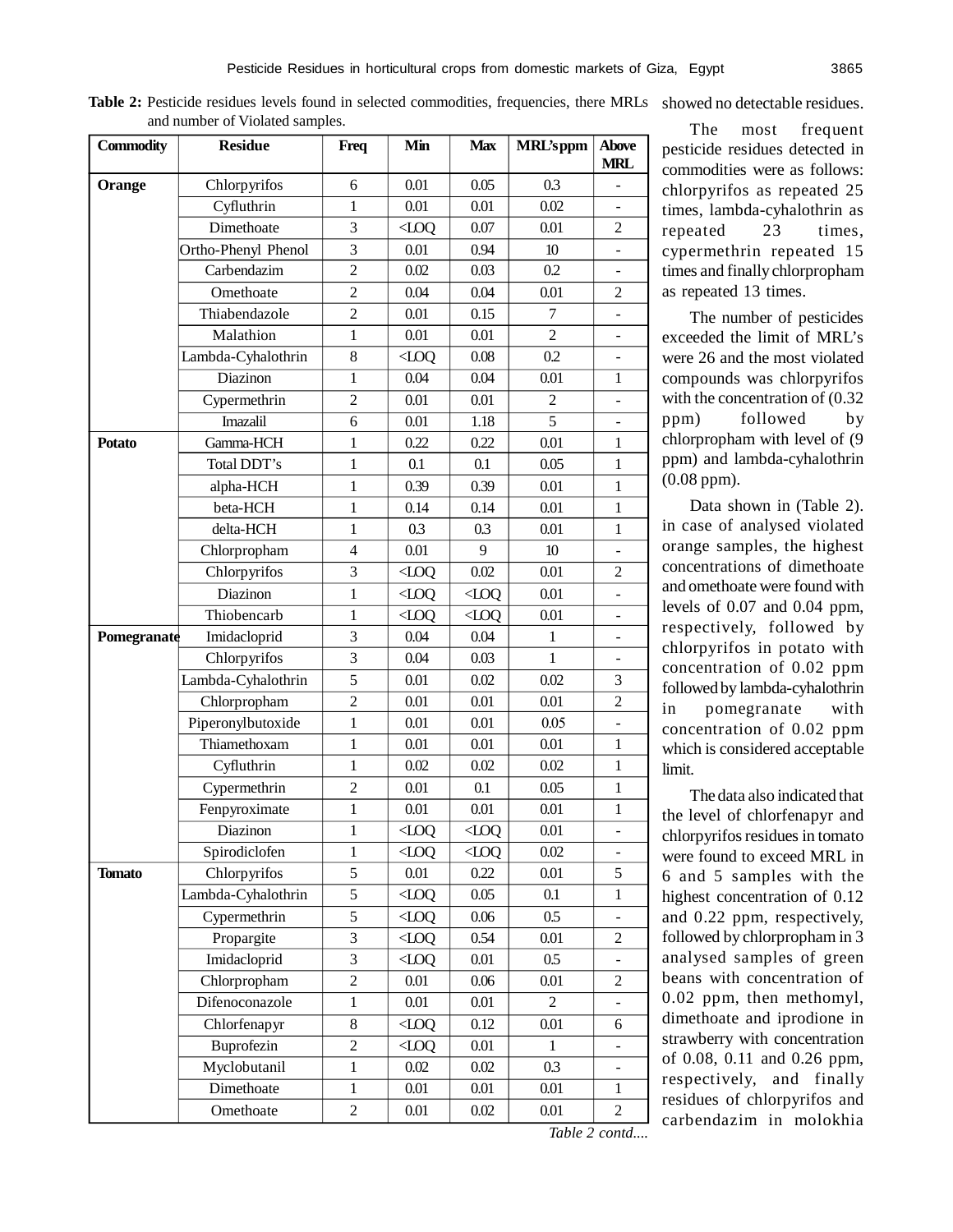| Table 2 contd |  |
|---------------|--|
|---------------|--|

| Lufenuron<br>2<br>QOL<br>0.01<br>0.4<br><b>Boscalid</b><br>$\overline{c}$<br>0.03<br>3<br>0.01 | <b>MRL</b><br>$\blacksquare$ |
|------------------------------------------------------------------------------------------------|------------------------------|
|                                                                                                |                              |
|                                                                                                |                              |
|                                                                                                |                              |
| $\overline{c}$<br>0.02<br>0.08<br>0.01<br>Methomyl                                             | 2                            |
| 1<br>Thiacloprid<br>0.04<br>0.04<br>0.5                                                        | $\overline{\phantom{0}}$     |
| Indoxacarb<br>$\overline{c}$<br>$0.5\,$<br>0.01<br>0.04                                        | $\overline{\phantom{a}}$     |
| Fenpyroximate<br>0.1<br>0.2<br>0.1<br>1                                                        |                              |
| $0.5\,$<br>Benalaxyl<br>$\mathbf{1}$<br>0.03<br>0.03                                           |                              |
| Cyfluthrin<br>0.05<br>1<br>QOL<br>QOL                                                          |                              |
| Tebuconazole<br>$\overline{c}$<br>0.01<br>0.01<br>0.9                                          | $\overline{a}$               |
| Fenpropathrin<br>$\mathbf{1}$<br>0.03<br>0.01<br>0.03                                          | 1                            |
| Dimethomorph<br>$\mathbf{1}$<br>0.06<br>0.06<br>1                                              | ÷.                           |
| Carbendazim<br>0.01<br>0.01<br>0.3<br>$\mathbf{1}$                                             | ÷.                           |
| Thiophanate-methyl<br>$\mathbf{1}$<br>0.07<br>0.07<br>1                                        |                              |
| Flutolanil<br>$\mathbf{1}$<br>0.01<br>0.01<br>0.01                                             | $\mathbf{1}$                 |
| Azoxystrobin<br>$\overline{c}$<br>0.01<br>3<br>0.01                                            | $\overline{\phantom{a}}$     |
| Famoxadone<br>$\overline{c}$<br>$\mathbf{1}$<br>QOL<br>QOL                                     |                              |
| Triadimenol<br>$\mathbf{1}$<br>0.01<br>0.01<br>0.3                                             | $\overline{\phantom{a}}$     |
| Fenvalerate<br>0.01<br>0.01<br>0.1<br>1                                                        | ÷.                           |
| 0.07<br>Deltamethrin<br>$\overline{QQ}$<br>$\overline{500}$<br>$\mathbf{1}$                    |                              |
| Fenitrothion<br>$\mathbf{1}$<br>0.01<br>0.01<br>0.01                                           | $\mathbf{1}$                 |
| 0.5<br>Acetamiprid<br>0.01<br>0.01<br>1                                                        | $\overline{\phantom{a}}$     |
| Azinophos-methyl<br>0.05<br>0.02<br>0.02<br>$\mathbf{1}$                                       | ÷                            |
| Phosmet<br>$\mathbf{1}$<br>0.03<br>0.03<br>0.05                                                |                              |
| Zoxamide<br>0.04<br>0.04<br>$0.5\,$<br>1                                                       | $\overline{a}$               |
| Cypermethrin<br>0.01<br>0.7<br><b>Green beans</b><br>3<br>0.07                                 | $\blacksquare$               |
| Chlorpropham<br>3<br>0.01<br>0.02<br>0.01                                                      | 3                            |
| Difenoconazole<br>$\overline{4}$<br>QOL<br>0.01<br>1                                           | $\overline{a}$               |
| Carbendazim<br>$\,1\,$<br>0.01<br>0.01<br>0.2                                                  | $\frac{1}{2}$                |
| Iprodione<br>0.03<br>0.03<br>$\overline{c}$<br>$\mathbf{1}$                                    |                              |
| Propiconazole<br>$\mathbf{1}$<br>0.01<br>QOL<br>QOL                                            | $\overline{\phantom{0}}$     |
| Fenpyroximate<br>1<br>0.02<br>0.02<br>0.7                                                      | $\qquad \qquad \blacksquare$ |
| Cyhalothrin<br>0.2<br>$\mathbf{1}$<br>0.01<br>0.01                                             | ÷.                           |
| Diniconazole<br>$\mathbf{1}$<br>0.01<br>QOL<br>QOL                                             |                              |
| Azoxystrobin<br>2<br>0.01<br>0.01<br>3                                                         |                              |
| Chlorpyrifos<br>0.01<br>0.01<br>0.05<br>1                                                      | $\overline{\phantom{a}}$     |
| Methamidophos<br>0.13<br>$0.01\,$<br>$\,1$<br>0.13                                             | $\mathbf{1}$                 |
| Cyprodinil<br>$\,1\,$<br>0.07<br>$0.07\,$<br>$\overline{c}$                                    | $\qquad \qquad \blacksquare$ |
| Fludioxonil<br>$\mathbf{1}$<br>$0.02\,$<br>0.02<br>1                                           | $\overline{\phantom{0}}$     |
| 3<br>0.05<br><b>Strawberry</b><br>Methomyl<br>0.01<br>0.08                                     | $\mathbf{1}$                 |
| Dimethoate<br>$\overline{c}$<br>0.05<br>QOL<br>0.11                                            | $\mathbf{1}$                 |
| Omethoate<br>0.04<br>$\mathbf{1}$<br>0.04<br>0.05                                              |                              |
| 3<br>$\boldsymbol{\mathcal{X}}$<br>Difenoconazole<br>$0.02\,$<br>0.11                          |                              |
| $\overline{2}$<br>Acetamiprid<br>$0.01\,$<br>0.05<br>0.01                                      | $\overline{\phantom{0}}$     |
| Azoxystrobin<br>$\overline{\mathcal{A}}$<br>0.02<br>0.1<br>$\omega$                            | $\qquad \qquad \blacksquare$ |
| Spinosad<br>$0.02\,$<br>0.1<br>$\mathbf{1}$<br>$0.02\,$                                        |                              |

exhibited the highest detected concentration of 0.32 and 1.42 ppm, respectively. This study provides significant data on pesticide residues on fruits and vegetables sold on the major fresh produce markets in Giza, Egypt.

The contaminated vegetables and fruits are representing potential health risks to the consumers. Occurrence of pesticide residues may be due to the lack of awareness of the growers/ farmers about complying with the right recommended rate of pesticide use, correct method of application and neglecting of the estimated pre-harvest intervals. The justification for certain commodities (e.g. tomato and strawberry) that have greater amount of pesticides could be attributed to that these crops are cultivated under greenhouse conditions making them more prone to pests and diseases which in turn requires successive applications of pesticide treatments, leaving higher levels of residues that are tolerated and protected from rapid degradation by direct sunlight Latif *et al.,* 2011.

Furthermore, the frequency of pesticides application particularly in some vegetable farms reached from twice a month to once a week, depending on the crop. In addition, pesticides are usually applied directly to the edible part of fruit or vegetable close to the time of harvest to ensure better plant protection. To avoid detrimental effects of

*Table 2 contd....*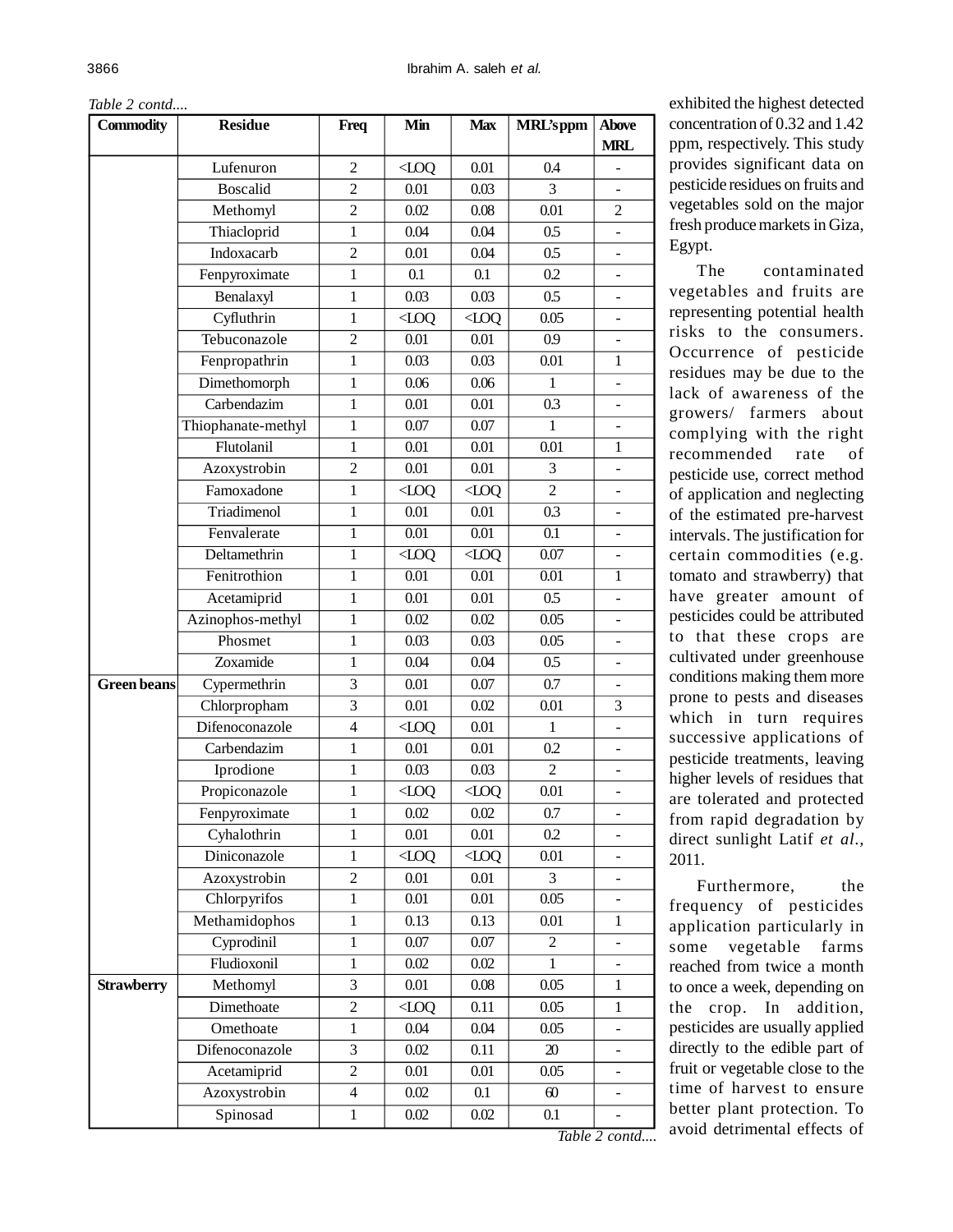| Commodity | <b>Residue</b>     | Freq           | Min        | <b>Max</b> | <b>MRL'sppm</b> | <b>Above</b><br><b>MRL</b> |
|-----------|--------------------|----------------|------------|------------|-----------------|----------------------------|
|           | Carbendazim        | 3              | $Q$ OQ     | 0.01       | 0.1             |                            |
|           | Chlorpyrifos       | 3              | $Q$ O $Q$  | 0.01       | 0.5             |                            |
|           | Penconazole        | $\overline{2}$ | 0.01       | 0.01       | 0.1             |                            |
|           | buprofezin         | $\mathbf{1}$   | 0.36       | 0.36       | 0.5             |                            |
|           | <b>Boscalid</b>    | $\overline{2}$ | 0.08       | 0.11       | 0.9             |                            |
|           | Pyraclostrobin     | 3              | 0.01       | 0.05       | 0.1             |                            |
|           | Fenhexamid         | $\mathbf{1}$   | 0.01       | 0.01       | 0.05            |                            |
|           | Novaluron          | 1              | 0.04       | 0.04       | 0.01            | 1                          |
|           | Propiconazole      | $\overline{c}$ | 0.01       | 0.01       | 0.05            |                            |
|           | Iprodione          | $\mathbf{1}$   | 0.26       | 0.26       | 0.05            | 1                          |
|           | Metalaxyl          | 1              | QOL        | QOL        | 0.05            |                            |
|           | Pyrimethanil       | $\mathbf{1}$   | 0.1        | 0.1        | 0.05            | $\mathbf{1}$               |
|           | Lambda-Cyhalothrin | 1              | 0.04       | 0.04       | $\mathbf{1}$    |                            |
|           | Propargite         | 1              | 0.05       | 0.05       | 0.05            | $\mathbf{1}$               |
|           | Cyfluthrin         | $\mathbf{1}$   | 0.01       | 0.01       | 0.1             |                            |
| Molokhia  | Chlorpyrifos       | $\overline{4}$ | 0.02       | 0.32       | 0.05            | $\mathfrak{2}$             |
|           | Carbendazim        | $\overline{4}$ | 0.03       | 1.42       | 0.1             | $\overline{2}$             |
|           | Difenoconazole     | $\overline{2}$ | 0.03       | 0.06       | 3               | ÷                          |
|           | Azoxystrobin       | $\overline{2}$ | 0.06       | 0.26       | 15              |                            |
|           | Lambda-Cyhalothrin | $\overline{4}$ | $\sim$ LOO | 0.03       | 0.5             |                            |
|           | Penconazole        | $\mathbf{1}$   | 0.01       | 0.01       | 0.05            | -                          |
|           | Atrazine           | $\overline{2}$ | QOL        | 0.01       | 0.05            |                            |
|           | Cyfluthrin         | $\mathbf{1}$   | $Q$ O $Q$  | QOL        | 0.02            |                            |
|           | Cypermethrin       | 3              | $Q$ O $Q$  | 0.03       | 0.7             |                            |
|           | Chlorfenapyr       | 1              | 0.05       | 0.05       | 0.01            | 1                          |
|           | Chlorpropham       | $\overline{2}$ | 0.02       | 0.05       | 0.05            | $\mathbf{1}$               |

example, out of 1,579 samples from eight fresh produce markets in Egypt, 23.9% contained detectable pesticide residues Dogheim *et al.,* 2001. Also in other countries, Lee *et al.,* 1998 indicated that 36.2% of 126 samples from seven markets in Mauritius were contaminated. Moreover, Kne¡zevi´c and Serdar, 2009 reported that 25.8% of 240 samples in Croatia had detectable pesticides. Besides, about two times of these values (43.5%) were found in Ghana, based on 350 samples analysed from six fresh produce markets Bempah *et al.,* 2011. Out of total 131 analyzed samples, 53 (40%) were found contaminated with pesticide residues while only 3 (2%) samples were exceeded the MRLs of some pesticides Latif *et al.,* 2011.

According to our results, it is recommended that regular determination of pesticide residues should be made on each fresh vegetable and fruit.

 $LOQ =$  limit of quantification.

MRL= Maximum Residue limit according to EU data base.



**Fig. 1:** The contamination and the violation percentages per each commodity.

pesticide residues on public health, it is important to establish pest control means that ensure each pesticide should be below MRLs in the fruits and vegetables to be marketed. Similar studies in local markets from Egypt have showed also higher levels of pesticides Gad Alla *et al.,* 2015, Ibrahim *et al.,* 2018 and Badr *et al.,* 2019. For Data also suggested that these detected pesticides have been used indiscriminately as main pest control agents. Thus effects should be made to develop strategies for pesticide reduction through wise and safe use of pesticides, and promote alternatives to chemical pest control Jallow *et al,.* 2017. Based on our monitoring results, the violated detected pesticides in the samples analyzed, were selected for the dietary risk assessment and exposure evaluation.

As shown in table 3 the estimated daily intake of pesticide residues did not exceed the established ADI in any case. The EDI as a % of ADI is ranges from 0.0020% of the ADI for fungicide pyrimethanil in strawberry to 8.56 % of the ADI for insecticide omethoate in tomato.

The results pointed out that as the EDI as a % of ADI is less than 100%, the detected pesticides are not harmful to humans and the commodities analysed are considered safe for domestic consumption. Although organochlorine insecticides have long been banned in Egypt, a few were detected in this study including DDT.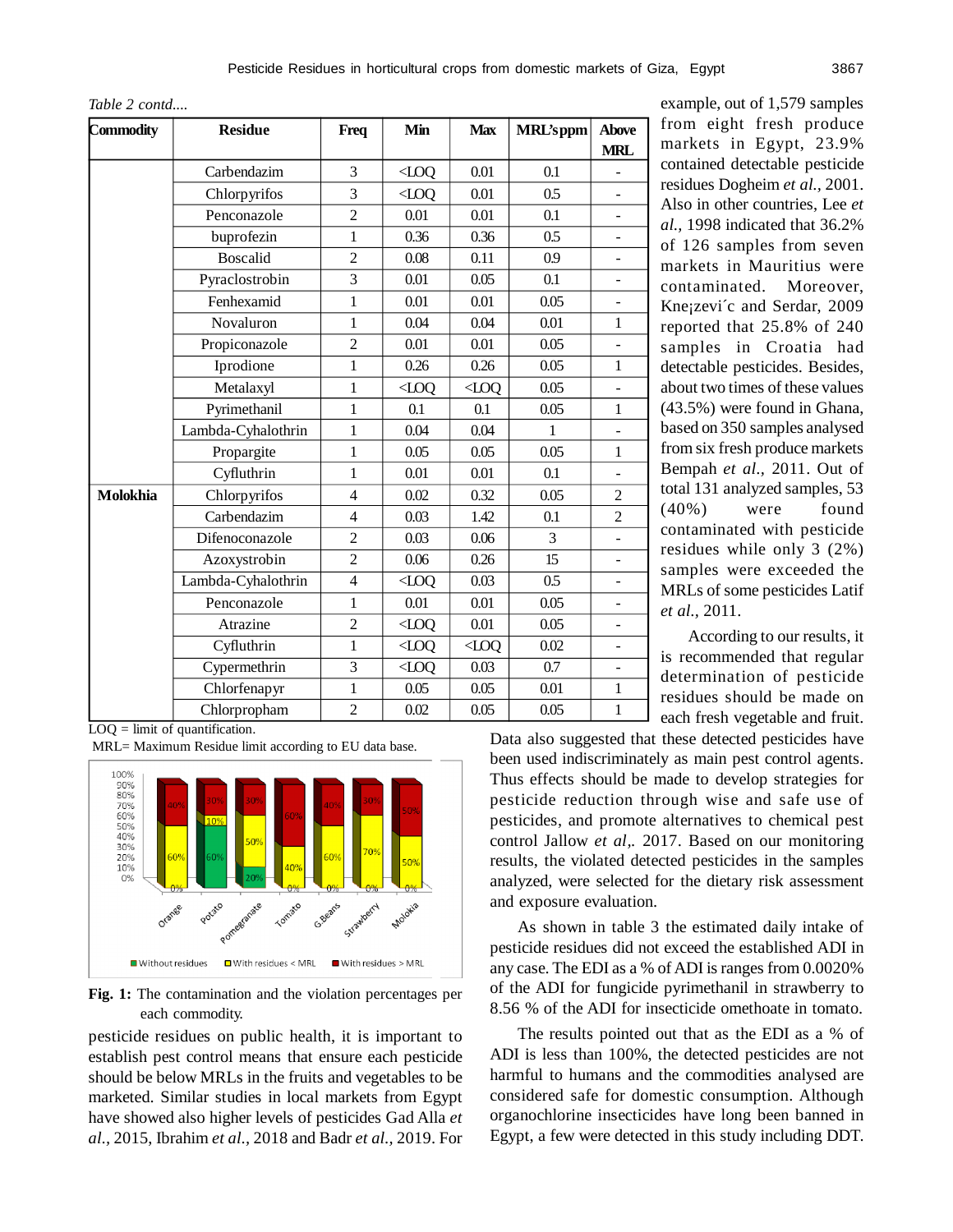| <b>Commodity</b> | <b>Pesticide residues</b> | <b>Mean Conc</b> | Food             | <b>EDI</b> | <b>EDI</b>                          | <b>ADI</b> | EDI as a |
|------------------|---------------------------|------------------|------------------|------------|-------------------------------------|------------|----------|
|                  |                           | mg/kg            | Consumption      | mg/kg/day  | mg/kg.                              | mg/kg bw   | % of ADI |
|                  |                           |                  | gm/day           |            | bw/day                              |            |          |
| Orange           | Dimethoate                | 0.03             | 38               | 0.0011     | $1.90 \times 10^{-5}$               | 0.0010     | 1.9000   |
|                  | Omethoate                 | 0.04             | 38               | 0.0015     | $2.53 \times 10^{-5}$               | 0.0003     | 8.4444   |
|                  | Diazinon                  | 0.04             | 38               | 0.0015     | $2.53 \times 10^{-5}$               | 0.0002     | 12.6667  |
| Potato           | Gamma-HCH                 | 0.22             | 61.2             | 0.0135     | $22.44 \times 10^{-5}$              | Banned     | Banned   |
|                  | Total DDT's               | 0.10             | 61.2             | 0.0061     | $10.20 \times 10^{-5}$              | 0.0100     | 1.0200   |
|                  | alpha-HCH                 | 0.39             | 61.2             | 0.0239     | $39.78 \times 10^{-5}$              | Banned     | Banned   |
|                  | beta-HCH                  | 0.14             | 61.2             | 0.0086     | $14.28 \times 10^{-5}$              | Banned     | Banned   |
|                  | delta-HCH                 | 0.30             | 61.2             | 0.0184     | $30.60 \times 10^{-5}$              | Banned     | Banned   |
|                  | Chlorpyrifos              | 0.01             | 61.2             | 0.0008     | $1.36 \times 10^{-5}$               | 0.0010     | 1.3566   |
| Pomegranate      | Lambda-Cyhalothrin        | 0.02             | 113.4            | 0.0018     | $3.02 \times 10^{-5}$               | 0.0025     | 1.2096   |
|                  | Chlorpropham              | 0.01             | 113.4            | 0.0011     | $1.89 \times 10^{-5}$               | 0.0500     | 0.0378   |
|                  | Thiamethoxam              | 0.01             | 113.4            | 0.0011     | $1.89 \times 10^{-5}$               | 0.0260     | 0.0727   |
|                  | Cyfluthrin                | 0.02             | 113.4            | 0.0023     | $\frac{1}{3.78}$ x 10 <sup>-5</sup> | 0.0030     | 1.2600   |
|                  | Cypermethrin              | 0.06             | 113.4            | 0.0062     | $10.40 \times 10^{-5}$              | 0.0500     | 0.2079   |
|                  | Fenpyroximate             | 0.01             | 113.4            | 0.0011     | $1.89 \times 10^{-5}$               | 0.0100     | 0.1890   |
| Tomato           | Chlorpyrifos              | 0.06             | 102.8            | 0.0060     | $9.94 \times 10^{-5}$               | 0.0010     | 9.9373   |
|                  | Lambda-Cyhalothrin        | 0.03             | 102.8            | 0.0027     | $4.45 \times 10^{-5}$               | 0.0025     | 1.7819   |
|                  | Propargite                | 0.19             | 102.8            | 0.0198     | $33.07 \times 10^{-5}$              | 0.0300     | 1.1022   |
|                  | Chlorpropham              | 0.04             | 102.8            | 0.0036     | $6.00 \times 10^{-5}$               | 0.0500     | 0.1199   |
|                  | Chlorfenapyr              | 0.04             | 102.8            | 0.0044     | $7.28 \times 10^{-5}$               | 0.0150     | 0.4854   |
|                  | Dimethoate                | 0.01             | 102.8            | 0.0010     | $1.71 \times 10^{-5}$               | 0.0010     | 1.7133   |
|                  | Omethoate                 | 0.02             | 102.8            | 0.0015     | $2.57 \times 10^{-5}$               | 0.0003     | 8.5667   |
|                  | Methomyl                  | 0.05             | 102.8            | 0.0051     | $8.57 \times 10^{-5}$               | 0.0025     | 3.4267   |
|                  | Fenpropathrin             | 0.03             | 102.8            | 0.0031     | $5.14 \times 10^{-5}$               | 0.0300     | 0.1713   |
|                  | Flutolanil                | 0.01             | 102.8            | 0.0010     | $1.71 \times 10^{-5}$               | 0.0900     | 0.0190   |
|                  | Fenitrothion              | 0.01             | 102.8            | 0.0010     | $1.71 \times 10^{-5}$               | 0.0050     | 0.3427   |
| Green beans      | Chlorpropham              | 0.02             | 7.5              | 0.0001     | $0.21 \times 10^{-5}$               | 0.0500     | 0.0043   |
|                  | Methamidophos             | 0.13             | 7.5              | 0.0010     | $1.63 \times 10^{-5}$               | 0.0010     | 1.6250   |
| Strawberry       | Methomyl                  | 0.04             | $\overline{c}$   | 0.0001     | $0.13 \times 10^{-5}$               | 0.0025     | 0.0533   |
|                  | Dimethoate                | $0.06\,$         | $\overline{c}$   | 0.0001     | $0.20 \times 10^{-5}$               | 0.0010     | 0.2000   |
|                  | Novaluron                 | 0.04             | $\overline{c}$   | 0.0001     | $0.13 \times 10^{-5}$               | 0.0100     | 0.0133   |
|                  | Iprodione                 | 0.26             | $\sqrt{2}$       | 0.0005     | $0.87 \times 10^{-5}$               | 0.0200     | 0.0433   |
|                  | Pyrimethanil              | 0.10             | $\overline{c}$   | 0.0002     | $0.33 \times 10^{-5}$               | 0.1700     | 0.0020   |
|                  | Propargite                | 0.05             | $\boldsymbol{2}$ | 0.0001     | $0.17 \times 10^{-5}$               | 0.0300     | 0.0056   |
| Molokhia         | Chlorpyrifos              | 0.11             | 9.7              | 0.0010     | $1.74 \times 10^{-5}$               | 0.0010     | 1.7379   |
|                  | Carbendazim               | 0.45             | 9.7              | 0.0043     | $7.19 \times 10^{-5}$               | 0.0200     | 0.3597   |
|                  | Chlorfenapyr              | 0.05             | 9.7              | 0.0005     | $0.81 \times 10^{5}$                | 0.0150     | 0.0539   |
|                  | Chlorpropham              | 0.04             | 9.7              | 0.0003     | $0.57 \times 10^{-5}$               | 0.0500     | 0.0113   |

**Table 3:** Estimated Acceptable daily intake (EADI ) of violated pesticide residues in different commodities.

Hence, their persistence in the environment, particularly soils Weaver *et al.,* 2012 and the likelihood to contaminate food Florence *et al.,* 2015 require continuous monitoring and frequent follow-up screening.

Results on risk assessment are in agreement with Gad Alla *et al.,* 2015. However, the current study is limited to a relatively small group of vegetables and fruits.

Moreover, the estimated risk assessment via long-term exposure is based on toxicological evaluation of the single compounds and not based on an evaluation of cumulative exposure to multiple pesticide residues in crops. Consequently, advanced research to quantify Egyptian dietary risk pesticide exposure data among Egyptian consumers is needed.